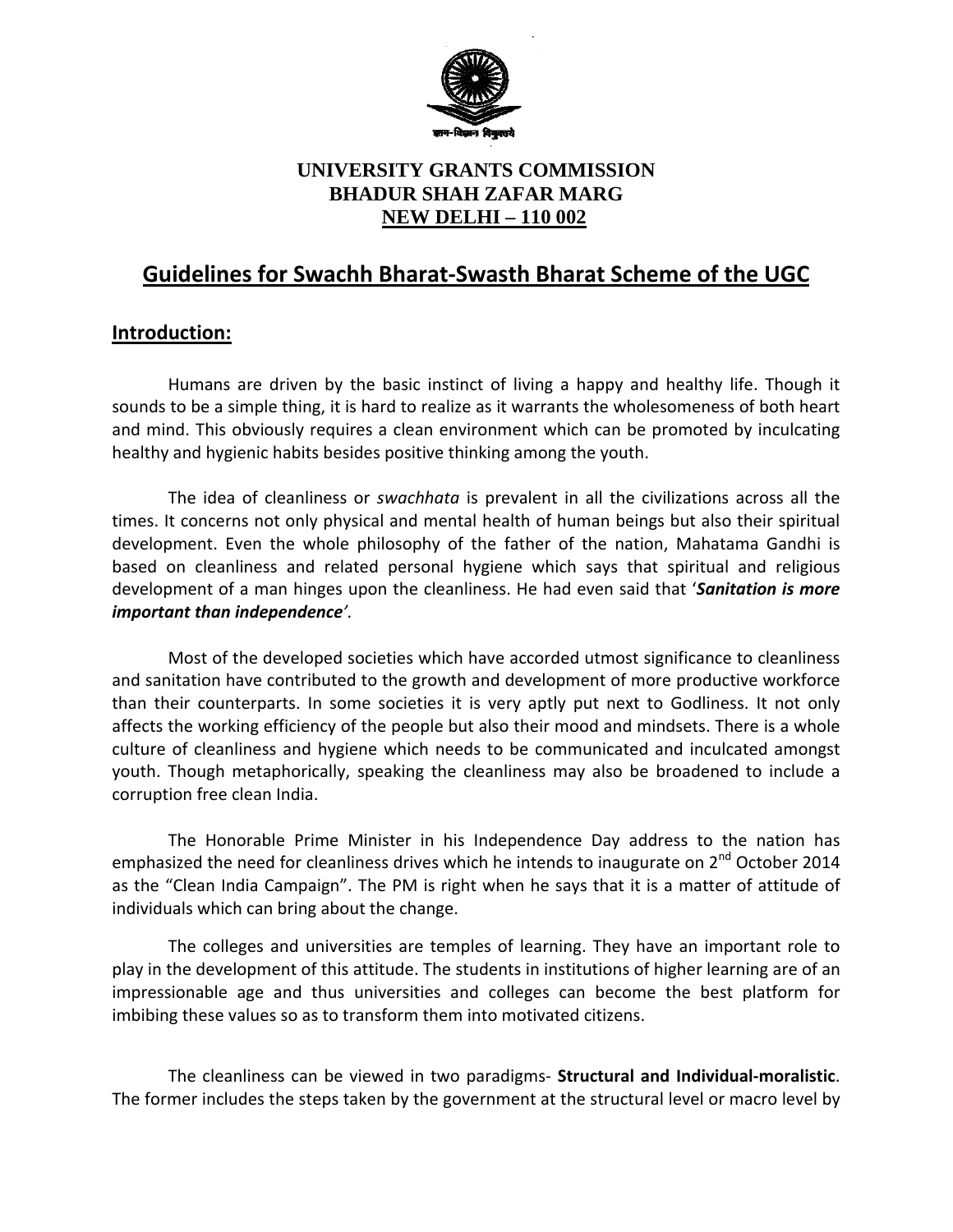making policies, provisions, institutions, etc. And by individualistic-moralistic, it is meant dealing at the micro or individual level by invoking appeals like moral, social, spiritual, etc. There is no doubt that it requires the co-operation and willingness of people but alongside it ought to be backed by the institutional arrangements.

### **Structural steps:**

- 1. Visible efforts of maintaining cleanliness on the part of institutions is a must so that people are inspired to keep their surrounding clean. Usually people hesitate to spoil or defile a place that is already neat and clean. When there would be cleanliness at public places they will think twice before defiling it. Delhi metro is an example of collective conscience about cleanliness where people try to keep it squeaky clean defeating the common perception that this would be an impossible task.
- 2. A separate project must be designed for students which may include embedding instructions about cleanliness, creating awareness camps in organizing cleanliness drives so that cleanliness is inculcated in their attitude and learning.
- 3. There could be a part of cleanliness and related areas in the environment course which is being offered in the system. Also, institutions like Universities and colleges must collaborate to come out with ways to make the Swachha mission possible. Research must be funded for the innovative designs and implementation strategies for making a clean India.
- 4. Apart from keeping things at the mercy of people's character, there must be some legal aspects of enforcing cleanliness. Not only there must be enough laws that require a citizen to adopt cleanliness but there must be provisions of penalties and fines that may act deterrent for the law breakers. Their execution must be ensured and in this respect the use of electronic surveillance may be of great use. This is quite prevalent in places where people are already sensitized to the idea of hygiene and cleanliness.
- 5. An effective and structured propaganda and awareness machinery must be visualized and pressed into service to gain public co-operation and confidence.
- 6. People sensitization programs about the environment- forest and greenery must be conducted. It will further motivate them to take care of our natural greens and keep water resources clean and safe by not making them the dumping grounds.
- 7. Proper waste segregation and disposal system should be in place and ensure that it is implemented at the structural level.
- 8. More effective Public Participation Models should be in place to include and ensure public participation in the campaign for clean India.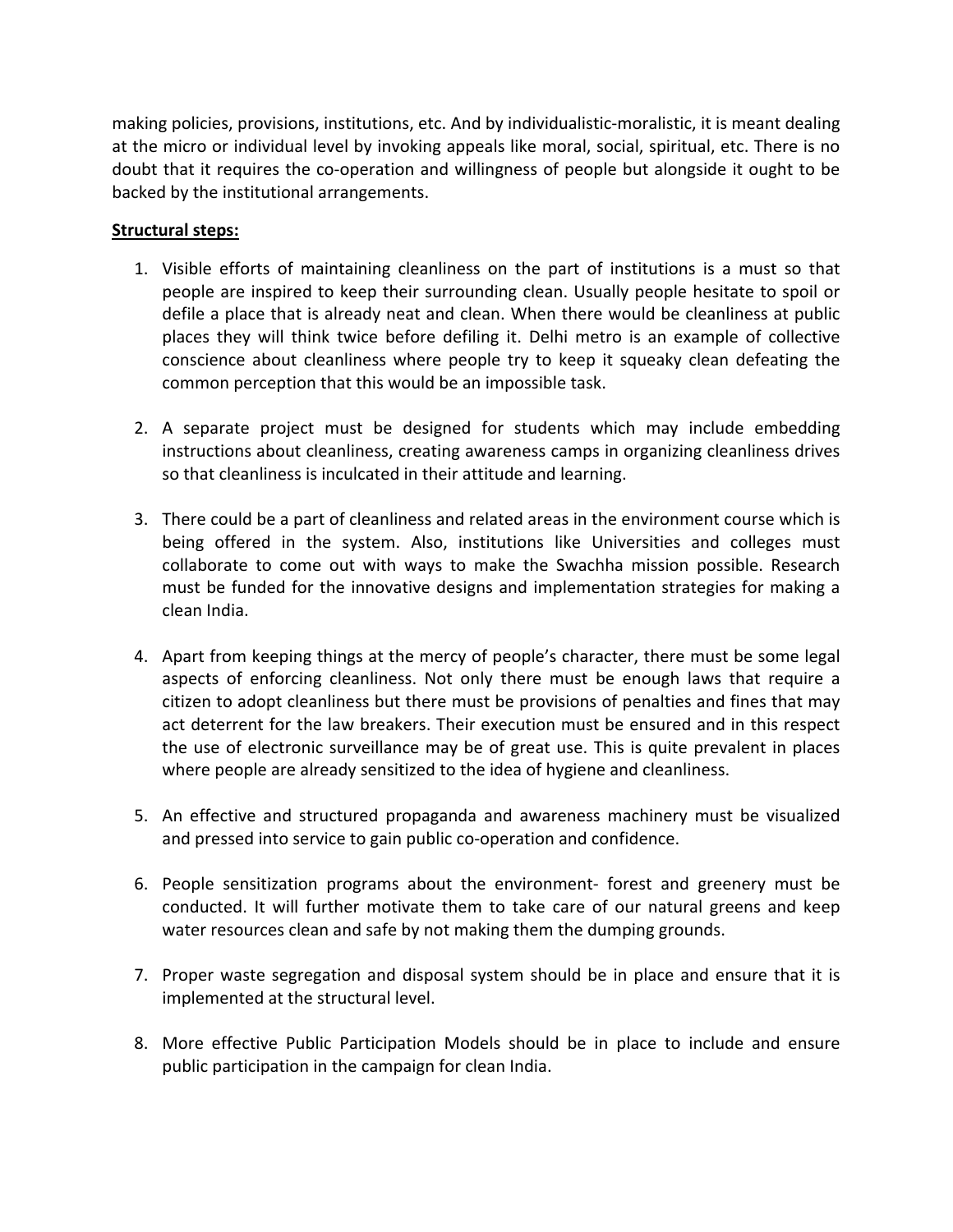- 9. Public Toilets must not only be constructed but also well maintained so as to assure their continued use. It is one of the crucial factors in making clean India a success that the public toilets are clean otherwise people will continue to relieve themselves in open place, which unfortunately they consider a cleaner option.
- 10. NGOs must be roped in with increased participation for implementation of cleaner practices in our daily lives. We already have a successful example before us- Sulabh International Toilets. Also, the role of corporate may be sought in *Swachchha Bharat Mission* as part of their corporate social responsibilities in any form be it financial assistance or program implementation. The companies working in the area of say sanitation or innovation communication or adoption or any other related area may collaborate on the mission. Their co-operation may be in the form of adoption of neighborhoods or localities, villages or any other bigger units.

#### **Moralist-individualistic steps:**

- 1. Weaving and sharing inspiring stories from across the world about how they keep their country clean. Japan for example is well appreciated for its obsession for cleanliness in the world. Not only their roads are very clean but their sewage water is also relatively clean as it is properly treated before it is discharged in drains. This also helps them keeping their rivers clean- something which we want to achieve in the form of a clean Ganga and for that matter other major rivers like Yamuna, Gomti, etc.
- 2. Blending the concept of lifestyle and health with the idea of cleanliness will buy some adopters in the world where lifestyle and health consciousness is very much a value.
- 3. Inspiring people to keep their houses clean and then move on to surroundings or community cleanliness.
- 4. It is a related concept of personal hygiene which has its bearings upon the personal and mental health and this must be stressed upon.
- 5. The unit of action being an individual is taken into confidence and motivated to spread the idea of cleanliness not out of any compulsion but out of his/her conviction of cleanliness. He/she further becomes a part of chain in communication with his/her family members and friends and thus communicates through actual adopting of the value.

Health has taken a backseat in developing India where lifestyle and environmental diseases are on rise particularly in youth due to sedentary lifestyle and lack of physical activity. These lifestyle and environmental diseases pose huge challenge to India's young population. The root cause of most of the health problems is poor sanitation and lack of availability of potable water, sedentary lifestyle, faulty habits, lack of awareness on health issues and rise in smoking, alcoholism, drug abuse in the youth of the country.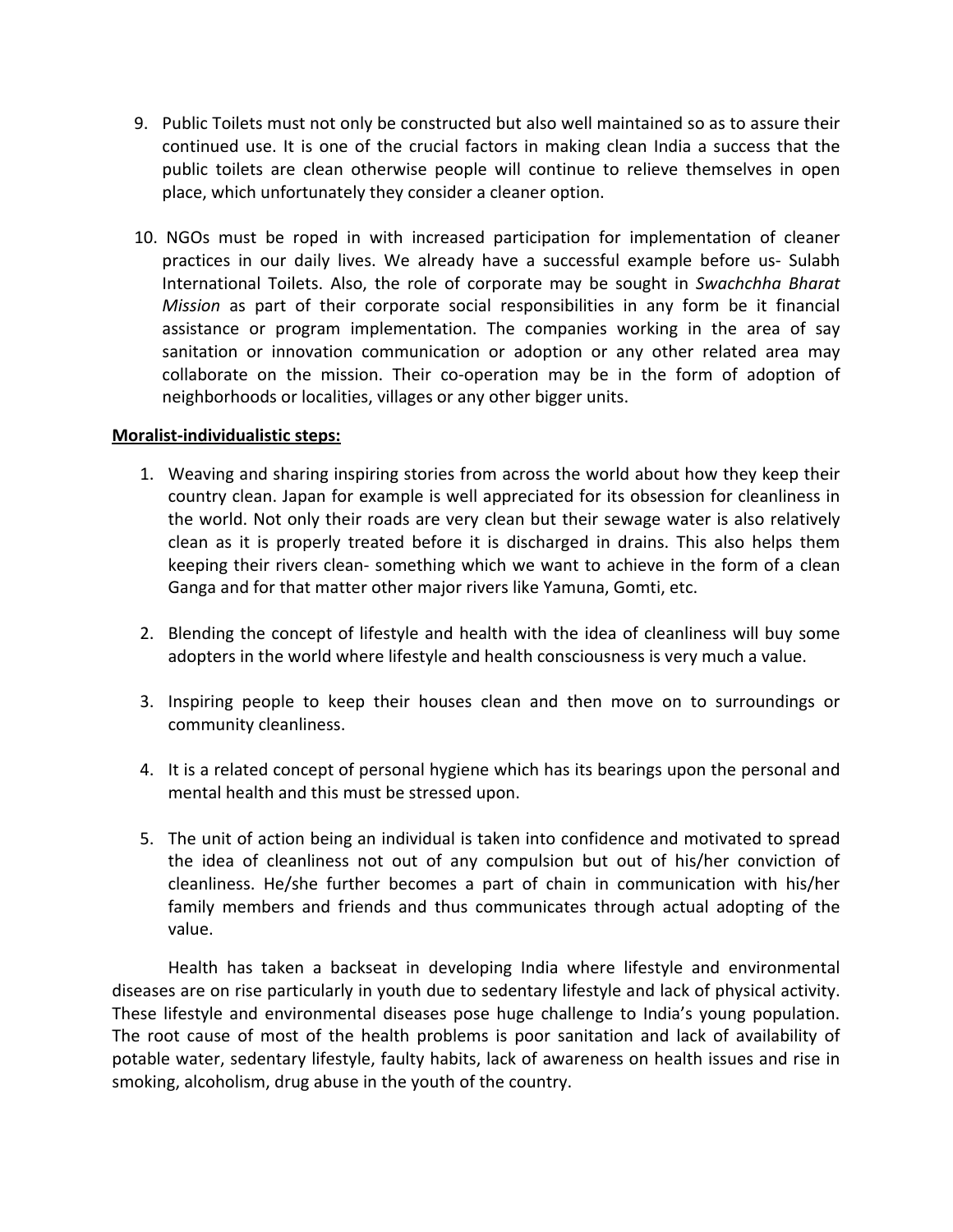Bapu made cleanliness and sanitation an integral part of the Gandhian way of living. His dream was total sanitation for all. The concept of Swachh Bharat is to pave access for every person to:

- a) Sanitation facilities including Toilets, Solid and Liquid Waste Disposal Systems, village cleanliness; and
- b) Safe and adequate drinking water supply.

Government of India has decided to achieve this by 2019 as a befitting tribute to the father of the Nation Mahatma Gandhi on his  $150<sup>th</sup>$  Birth Anniversary. Keeping this in view, the University Grants Commission has decided to launch a new scheme **"Swachh Bharat- Swasth Bharat".**

#### **Objectives:**

- 1. To propel the idea of Swachh Bharat- Swasth Bharat through 4 Cs (Clean mind, clean body, clean environment and clean society).
- 2. To create and support public health care system.
- 3. To inculcate the norms of clean and healthy living amongst the youth.
- 4. To create awareness about the responsibility to live healthy and keeping the environments clean for a sustainable growth and development.
- 5. To create an environment of understanding and awareness on these issues within community and foster health promotion and protection measures on lifestyle diseases.
- 6. To support community to have a holistic, sustainable and healthy life styles.
- 7. To provide general assistance to Universities & Colleges for developing health care and sanitation facilities.
- 8. To strive towards a peaceful co-existence for the betterment of the society as a whole.
- 9. To take a pledge to say no to dirtying the surroundings by throwing garbage out on the streets; spitting anywhere; defecating in the open; defacing the walls of the monuments and other public places or property.
- 10. To keep everything clean be it heart, hostel, library, labs, gyms, playground, home, neighborhoods, offices, streets, villages, cities, etc.

#### **Eligibility:**

Universities/Colleges which have been included under Section 2(f) and declared fit to receive central assistance under Section 12 B of the UGC Act, will be eligible to receive financial assistance under this scheme.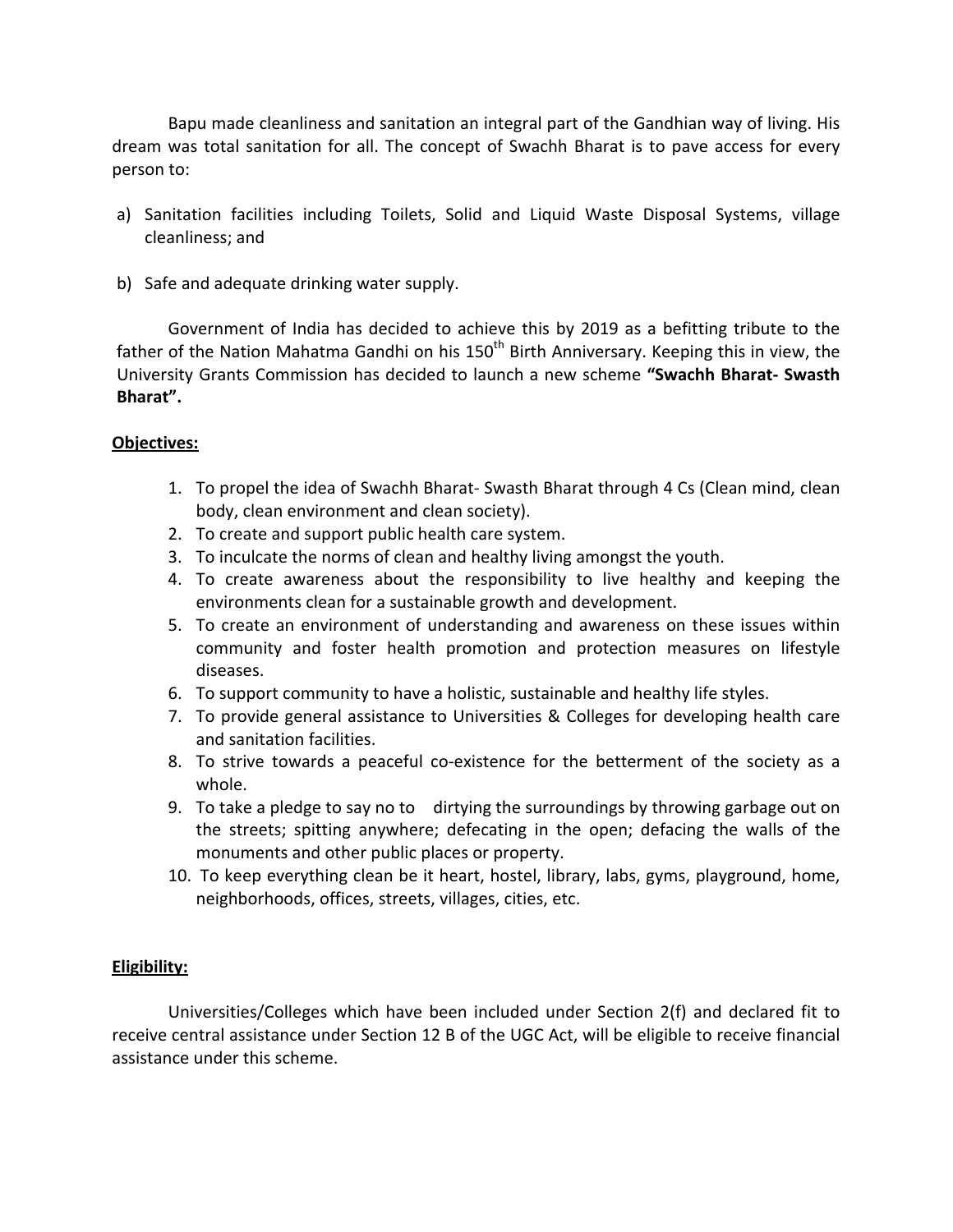## **Nature of assistance:**

The Universities and Colleges shall utilize the General development Grant for this purpose which has been already allocated to them.

#### **MODULE FOR IMPLEMENTATION OF SWACHH BHARAT-SWASTH BHARAT**

#### **MODULE I: SWACHH BHARAT**

- 1. To construct toilets in the universities and Colleges.
- 2. To conduct outreach programs for creating awareness on Swachh Bharat through NCC, NSS, Scouts and Guides and women cell.
- 3. To produce energy and manure using bio-wastes.
- 4. Plantation drives to increase the green cover and conservation of old trees.
- 5. Self-sustainable units through energy production using solar panels.
- 6. Plastic free environment.
- 7. Development of Green Buildings concept in the society.
- 8. Effective Waste management and recycling.
- 9. Adoption of colonies for cleanliness and welfare.
- 10. Rain water harvesting.
- 11. Proper disposal of medical waste.
- 12. Creating awareness in the community through short films.
- 13. Use of social media for broader community outreach.

#### **MODULE II: SWASTH BHARAT** |

- 1. To increase the awareness of the importance of regular physical activity in a healthy life style.
- 2. To promote physical and mental health activities
- 3. To increase the awareness of the importance of nutrition for a healthy life style.
- 4. To recognize the cultural diversity and psycho-modulatory activities towards a tolerant and harmonious society.
- 5. To increase awareness of the effects of substance abuse and stress on healthy life style for tobacco/Drug free population.
- 6. To organize Yoga/meditation session for holistic well being.
- 7. To organize talks/lectures by the eminent experts.
- 8. To organize seminars/ debates /workshops, symposia, etc.
- 9. To provide guidance and counseling services, etc.
- 10. Creating awareness in the community through short films.
- 11. Use of social media for broader community outreach.